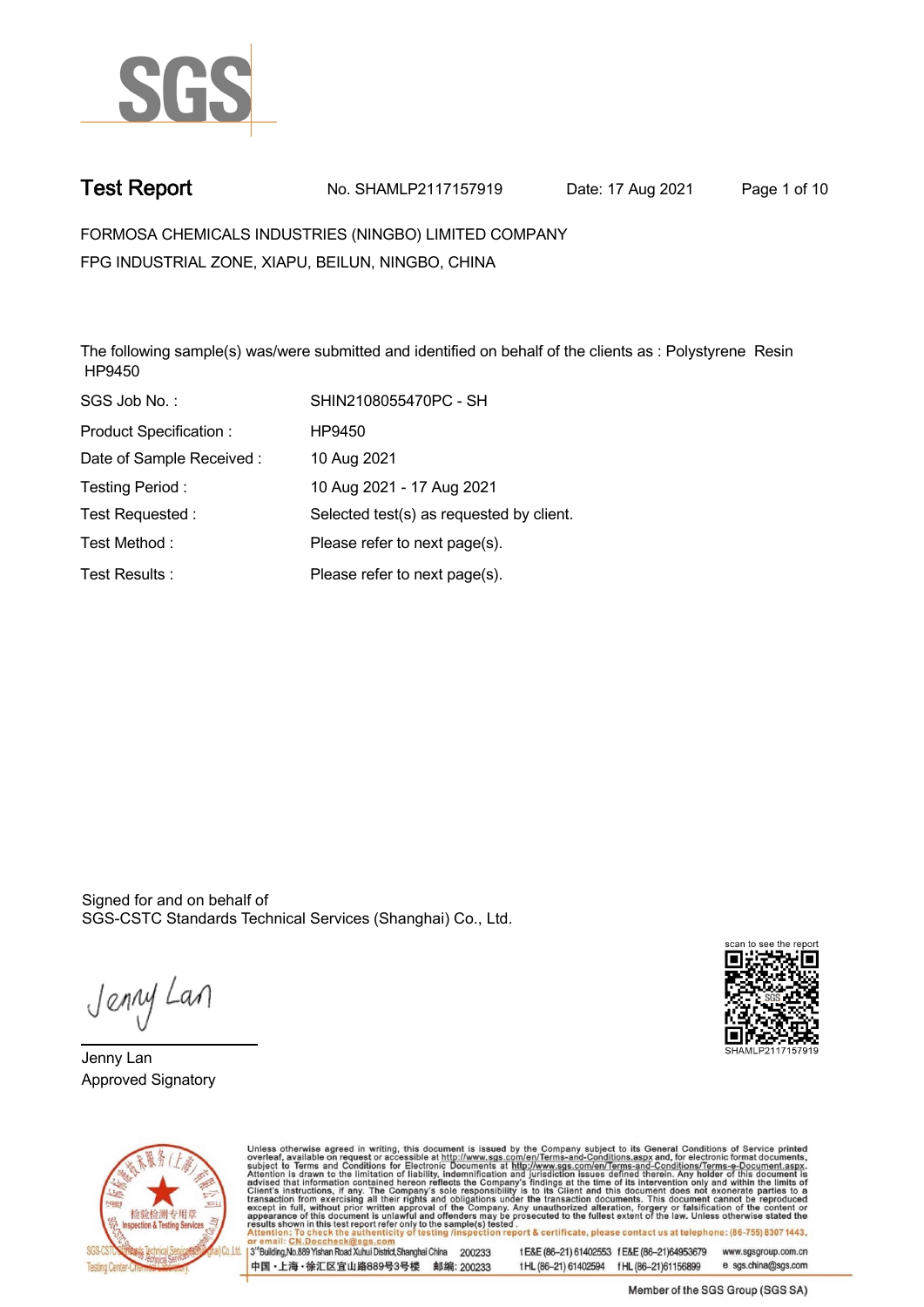

**Test Report. No. SHAMLP2117157919 Date: 17 Aug 2021. Page 2 of 10.**

**Test Results :.**

**Test Part Description : .**

| Specimen No.    | SGS Sample ID    | <b>Description</b> |
|-----------------|------------------|--------------------|
| SN <sub>1</sub> | SHA21-171579.005 | White pellet       |

- **Remarks :.(1) 1 mg/kg = 0.0001% .**
	- **(2) MDL = Method Detection Limit .**
	- **(3) ND = Not Detected ( < MDL ) .**
	- **(4) "-" = Not Regulated .**

### **RoHS Directive (EU) 2015/863 amending Annex II to Directive 2011/65/EU.**

**Test Method :. With reference to IEC 62321-4:2013+AMD1:2017, IEC62321-5:2013, IEC62321-7-2:2017, IEC 62321-6:2015 and IEC62321-8:2017, analyzed by ICP-OES, UV-Vis and GC-MS. .**

| Test Item(s)                 | Limit | <u>Unit</u> | <b>MDL</b>     | 005       |
|------------------------------|-------|-------------|----------------|-----------|
| Cadmium (Cd)                 | 100   | mg/kg       | $\overline{2}$ | <b>ND</b> |
| Lead (Pb)                    | 1000  | mg/kg       | $\overline{2}$ | <b>ND</b> |
| Mercury (Hg)                 | 1000  | mg/kg       | $\overline{c}$ | <b>ND</b> |
| Hexavalent Chromium (Cr(VI)) | 1000  | mg/kg       | 8              | <b>ND</b> |
| Sum of PBBs                  | 1000  | mg/kg       | $\overline{a}$ | <b>ND</b> |
| Monobromobiphenyl            |       | mg/kg       | 5              | ND.       |
| Dibromobiphenyl              | -     | mg/kg       | 5              | <b>ND</b> |
| Tribromobiphenyl             |       | mg/kg       | 5              | <b>ND</b> |
| Tetrabromobiphenyl           | -     | mg/kg       | 5              | ND        |
| Pentabromobiphenyl           |       | mg/kg       | 5              | <b>ND</b> |
| Hexabromobiphenyl            | -     | mg/kg       | 5              | ND.       |
| Heptabromobiphenyl           |       | mg/kg       | 5              | <b>ND</b> |
| Octabromobiphenyl            | -     | mg/kg       | 5              | <b>ND</b> |
| Nonabromobiphenyl            |       | mg/kg       | 5              | ND        |
| Decabromobiphenyl            |       | mg/kg       | 5              | <b>ND</b> |
| Sum of PBDEs                 | 1000  | mg/kg       | -              | ND.       |
| Monobromodiphenyl ether      |       | mg/kg       | 5              | <b>ND</b> |
| Dibromodiphenyl ether        | -     | mg/kg       | 5              | ND        |
| Tribromodiphenyl ether       | ۰     | mg/kg       | 5              | ND.       |
| Tetrabromodiphenyl ether     |       | mg/kg       | 5              | ND        |



Unless otherwise agreed in writing, this document is issued by the Company subject to its General Conditions of Service printed overleaf, available on request or accessible at http://www.sgs.com/en/Terms-and-Conditions.asp

3<sup>rd</sup> Building, No.889 Yishan Road Xuhui District, Shanghai China 200233 中国·上海·徐汇区宜山路889号3号楼 邮编: 200233 tE&E (86-21) 61402553 fE&E (86-21)64953679 www.sgsgroup.com.cn

t HL (86-21) 61402594 f HL (86-21) 61156899 e sgs.china@sgs.com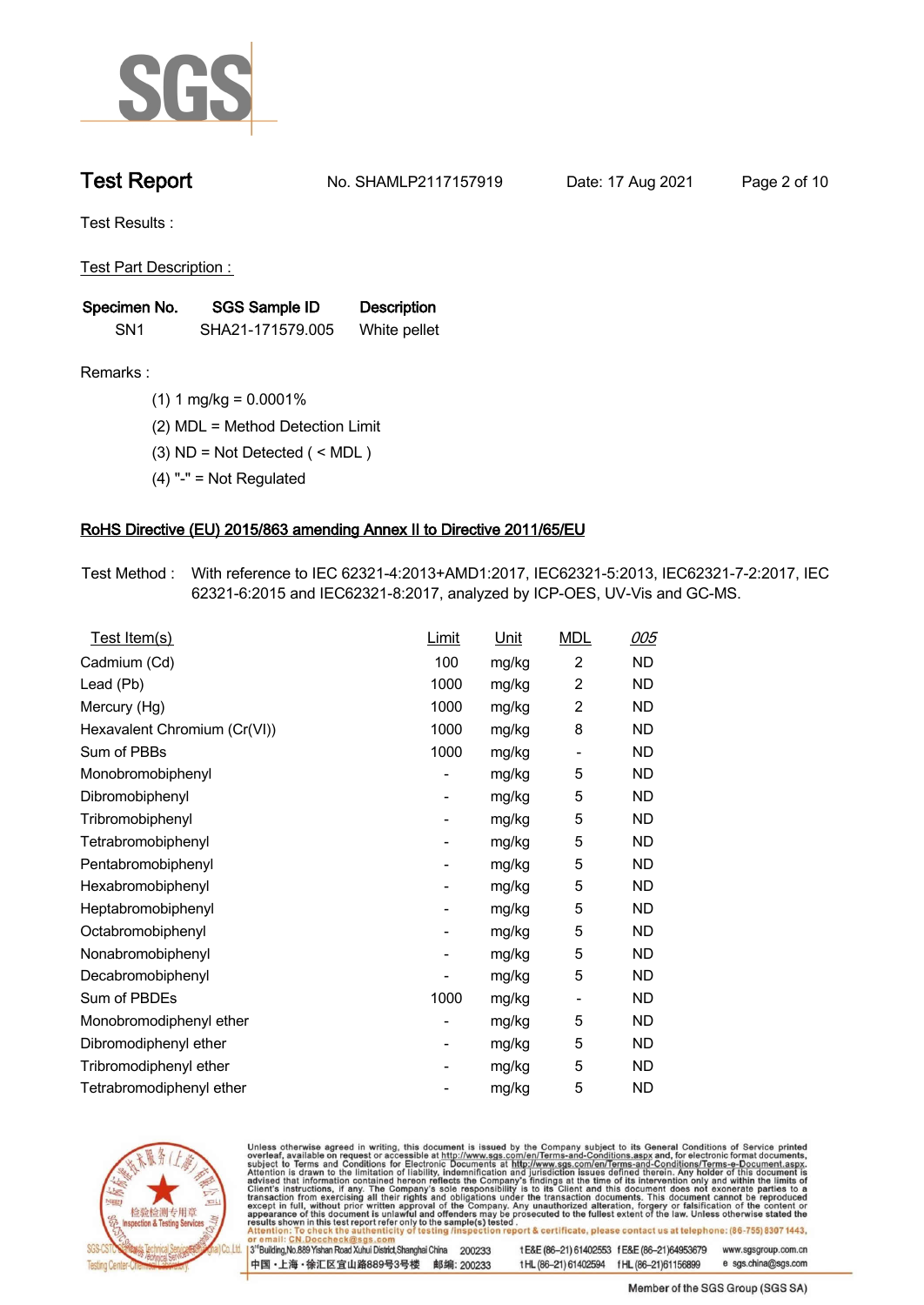

| <b>Test Report</b>                | No. SHAMLP2117157919 |             | Date: 17 Aug 2021 |            | Page 3 of 10 |
|-----------------------------------|----------------------|-------------|-------------------|------------|--------------|
| Test Item(s)                      | Limit                | <u>Unit</u> | <b>MDL</b>        | <u>005</u> |              |
| Pentabromodiphenyl ether          |                      | mg/kg       | 5                 | ND.        |              |
| Hexabromodiphenyl ether           | ۰.                   | mg/kg       | 5                 | ND.        |              |
| Heptabromodiphenyl ether          | ۰.                   | mg/kg       | 5                 | ND.        |              |
| Octabromodiphenyl ether           | ۰.                   | mg/kg       | 5                 | ND.        |              |
| Nonabromodiphenyl ether           | ۰.                   | mg/kg       | 5                 | ND.        |              |
| Decabromodiphenyl ether           |                      | mg/kg       | 5                 | ND.        |              |
| Di-butyl Phthalate (DBP)          | 1000                 | mg/kg       | 50                | ND.        |              |
| Benzyl Butyl Phthalate (BBP)      | 1000                 | mg/kg       | 50                | ND.        |              |
| Di-2-Ethyl Hexyl Phthalate (DEHP) | 1000                 | mg/kg       | 50                | ND.        |              |
| Diisobutyl Phthalates (DIBP)      | 1000                 | mg/kg       | 50                | ND         |              |

**Notes :.**

- **(1) The maximum permissible limit is quoted from RoHS Directive (EU) 2015/863. IEC 62321 series is equivalent to EN 62321 series https://www.cenelec.eu/dyn/www/f?p=104:30:1742232870351101::::FSP\_ORG\_ID,FSP\_LANG\_ID: 1258637,25**
- **(2) The restriction of DEHP, BBP, DBP and DIBP shall apply to medical devices, including in vitro medical devices, and monitoring and control instruments,including industrial monitoring and control instruments, from 22 July 2021. .**

### **Polycyclic aromatic hydrocarbons (PAHs).**

**Test Method :. With reference to AfPS GS 2019:01 PAK, analysis was performed by GC-MS. .**

| Unit  | <b>MDL</b> | 005       |
|-------|------------|-----------|
| mg/kg | 0.1        | <b>ND</b> |
| mg/kg | 0.1        | <b>ND</b> |
| mg/kg | 0.1        | <b>ND</b> |
| mg/kg | 0.1        | <b>ND</b> |
| mg/kg | 0.1        | <b>ND</b> |
| mg/kg | 0.1        | <b>ND</b> |
| mg/kg | 0.1        | <b>ND</b> |
| mg/kg | 0.1        | <b>ND</b> |
| mg/kg | 0.1        | ND.       |
| mg/kg | 0.1        | ND.       |
| mg/kg | 0.1        | <b>ND</b> |
| mg/kg | 0.1        | <b>ND</b> |
| mg/kg | 0.1        | <b>ND</b> |
| mg/kg | 0.1        | ND        |
|       |            |           |



Unless otherwise agreed in writing, this document is issued by the Company subject to its General Conditions of Service printed overleaf, available on request or accessible at http://www.sgs.com/en/Terms-and-Conditions.asp

3<sup>rd</sup> Building, No.889 Yishan Road Xuhui District, Shanghai China 200233 中国·上海·徐汇区宜山路889号3号楼 邮编: 200233 tE&E (86-21) 61402553 fE&E (86-21)64953679 www.sgsgroup.com.cn

t HL (86-21) 61402594 f HL (86-21) 61156899 e sgs.china@sgs.com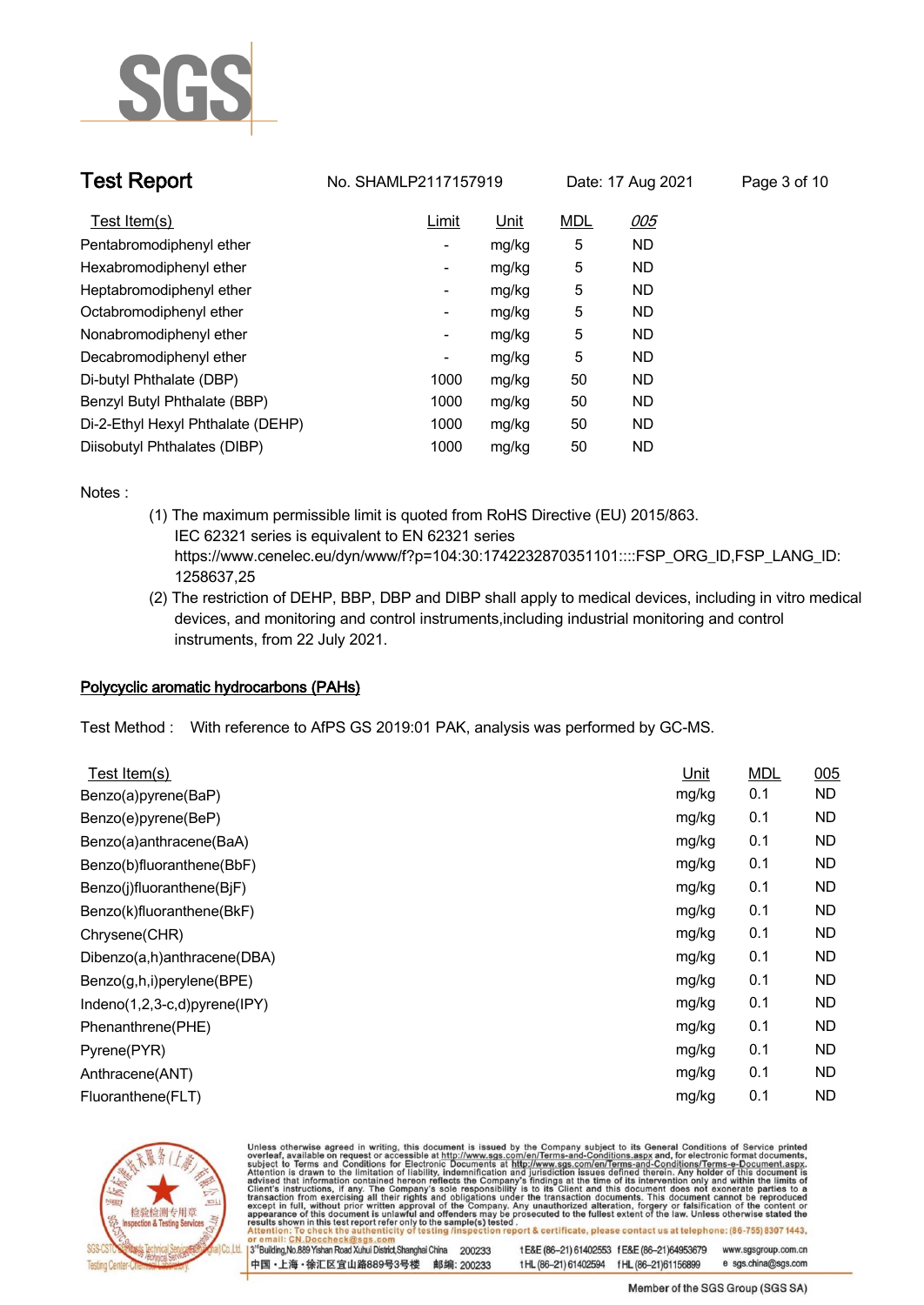

**Test Report. No. SHAMLP2117157919 Date: 17 Aug 2021. Page 4 of 10.**

| Test Item(s)                                            | <u>Unit</u> | <u>MDL</u>               | <u>005</u> |
|---------------------------------------------------------|-------------|--------------------------|------------|
| Sum of Phenanthrene(PHE), Pyrene(PYR), Anthracene(ANT), | mg/kg       | $\overline{\phantom{a}}$ | ND         |
| Fluoranthene(FLT)                                       |             |                          |            |
| Naphthalene(NAP)                                        | mg/kg       | 0.1                      | ND         |
| Sum of 15 PAHs                                          | mg/kg       | -                        | ND         |

AfPS (German commission for Product Safety): PAHs requirements

|                                                                              | Category 1                                                                                                                                                                                                                                                                              |                                                                                                                                                                                                     | Category 2                          | Category 3                                                                                                                                                             |                                     |
|------------------------------------------------------------------------------|-----------------------------------------------------------------------------------------------------------------------------------------------------------------------------------------------------------------------------------------------------------------------------------------|-----------------------------------------------------------------------------------------------------------------------------------------------------------------------------------------------------|-------------------------------------|------------------------------------------------------------------------------------------------------------------------------------------------------------------------|-------------------------------------|
| Parameter<br>Unit : mg/kg                                                    | Materials intended to be<br>placed in the mouth, or<br>materials coming into<br>long-term contact with<br>skin (more than 30s)<br>during the intended use<br>-in toys according to<br>Directive 2009/48/EC<br>or<br>-for the use by<br>children <sup>a,b</sup> up to 3<br>years of age. | Materials not covered by<br>category 1, coming into long-<br>term contact (more than 30s)<br>or short-term repetitive<br>contact <sup>c</sup> with skin during the<br>intended or foreseeable used. |                                     | Materials covered neither by<br>category 1 nor by category 2.<br>coming into short-term<br>contact (up to 30s) with skin<br>during the intended or<br>foreseeable use. |                                     |
|                                                                              |                                                                                                                                                                                                                                                                                         | a.<br>use by<br>children                                                                                                                                                                            | b.<br>other<br>consumer<br>products | a.<br>use by<br>children                                                                                                                                               | b.<br>other<br>consumer<br>products |
| Benzo(a)pyrene (BaP)                                                         | ${}_{0.2}$                                                                                                                                                                                                                                                                              | ${}< 0.2$                                                                                                                                                                                           | ${}< 0.5$                           | ${}< 0.5$                                                                                                                                                              | < 1                                 |
| Benzo(e)pyrene (BeP)                                                         | ${}_{0.2}$                                                                                                                                                                                                                                                                              | ${}< 0.2$                                                                                                                                                                                           | ${}< 0.5$                           | ${}< 0.5$                                                                                                                                                              | < 1                                 |
| Benzo(a)anthracene (BaA)                                                     | ${}_{0.2}$                                                                                                                                                                                                                                                                              | ${}_{0.2}$                                                                                                                                                                                          | ${}< 0.5$                           | ${}< 0.5$                                                                                                                                                              | $\leq 1$                            |
| Benzo(b)fluoranthene (BbF)                                                   | ${}_{0.2}$                                                                                                                                                                                                                                                                              | ${}< 0.2$                                                                                                                                                                                           | ${}< 0.5$                           | ${}< 0.5$                                                                                                                                                              | $\leq 1$                            |
| Benzo(j)fluoranthene (BjF)                                                   | ${}_{0.2}$                                                                                                                                                                                                                                                                              | ${}< 0.2$                                                                                                                                                                                           | ${}< 0.5$                           | ${}< 0.5$                                                                                                                                                              | < 1                                 |
| Benzo(k)fluoranthene (BkF)                                                   | ${}_{0.2}$                                                                                                                                                                                                                                                                              | ${}_{0.2}$                                                                                                                                                                                          | ${}_{0.5}$                          | ${}_{0.5}$                                                                                                                                                             | $\leq 1$                            |
| Chrysene (CHR)                                                               | ${}_{0.2}$                                                                                                                                                                                                                                                                              | ${}_{0.2}$                                                                                                                                                                                          | ${}< 0.5$                           | ${}< 0.5$                                                                                                                                                              | < 1                                 |
| Dibenzo(a,h)anthracene<br>(DBA)                                              | ${}_{0.2}$                                                                                                                                                                                                                                                                              | ${}< 0.2$                                                                                                                                                                                           | ${}< 0.5$                           | ${}< 0.5$                                                                                                                                                              | $\leq 1$                            |
| Benzo(g,h,i)perylene (BPE)                                                   | ${}_{0.2}$                                                                                                                                                                                                                                                                              | ${}< 0.2$                                                                                                                                                                                           | ${}< 0.5$                           | ${}< 0.5$                                                                                                                                                              | $\leq 1$                            |
| Indeno(1,2,3-cd)pyrene (IPY)                                                 | ${}_{0.2}$                                                                                                                                                                                                                                                                              | ${}_{0.2}$                                                                                                                                                                                          | ${}< 0.5$                           | ${}< 0.5$                                                                                                                                                              | $\leq 1$                            |
| Phenanthrene (PHE), pyrene<br>(PYR), anthracene (ANT),<br>fluoranthene (FLT) | $< 1$ Sum                                                                                                                                                                                                                                                                               | $< 5$ Sum                                                                                                                                                                                           | $< 10$ Sum                          | $< 20$ Sum                                                                                                                                                             | $< 50$ Sum                          |
| Naphthalene (NAP)                                                            | $\leq 1$                                                                                                                                                                                                                                                                                | $\leq 2$                                                                                                                                                                                            |                                     | < 10                                                                                                                                                                   |                                     |
| Sum of 15 PAHs                                                               | < 1                                                                                                                                                                                                                                                                                     | < 5                                                                                                                                                                                                 | < 10                                | < 20                                                                                                                                                                   | < 50                                |

Note:

<sup>a</sup> A "Child" is legally defined as a person before reaching the age of 14 years.

b Use by children includes both active and passive contact by children.

c Definition "short-term repetitive contact" taken from REACH Annex XVII entry 50 amendment (Regulation (EC) No. 1272/2013)

d According to the definition of the German Product Safety Act (ProdSG) (chapter 1 Article 2 No. 28) "foreseeable use" shall mean the use of a product in a manner that the person placing it on the market, has not intended, but which could be reasonably foreseeable.

Remark: The German committee on Product Safety (AfPS) published a new PAHs document (AfPS GS 2019:01 PAK) on April 10, 2020, which will be binding for the issue of GS mark certificate from July 1, 2020.



Unless otherwise agreed in writing, this document is issued by the Company subject to its General Conditions of Service printed overleaf, available on request or accessible at http://www.sgs.com/en/Terms-and-Conditions.asp

3<sup>rd</sup> Building, No.889 Yishan Road Xuhui District, Shanghai China 200233 中国·上海·徐汇区宜山路889号3号楼 邮编: 200233 tE&E (86-21) 61402553 fE&E (86-21)64953679 www.sgsgroup.com.cn

t HL (86-21) 61402594 f HL (86-21) 61156899 e sgs.china@sgs.com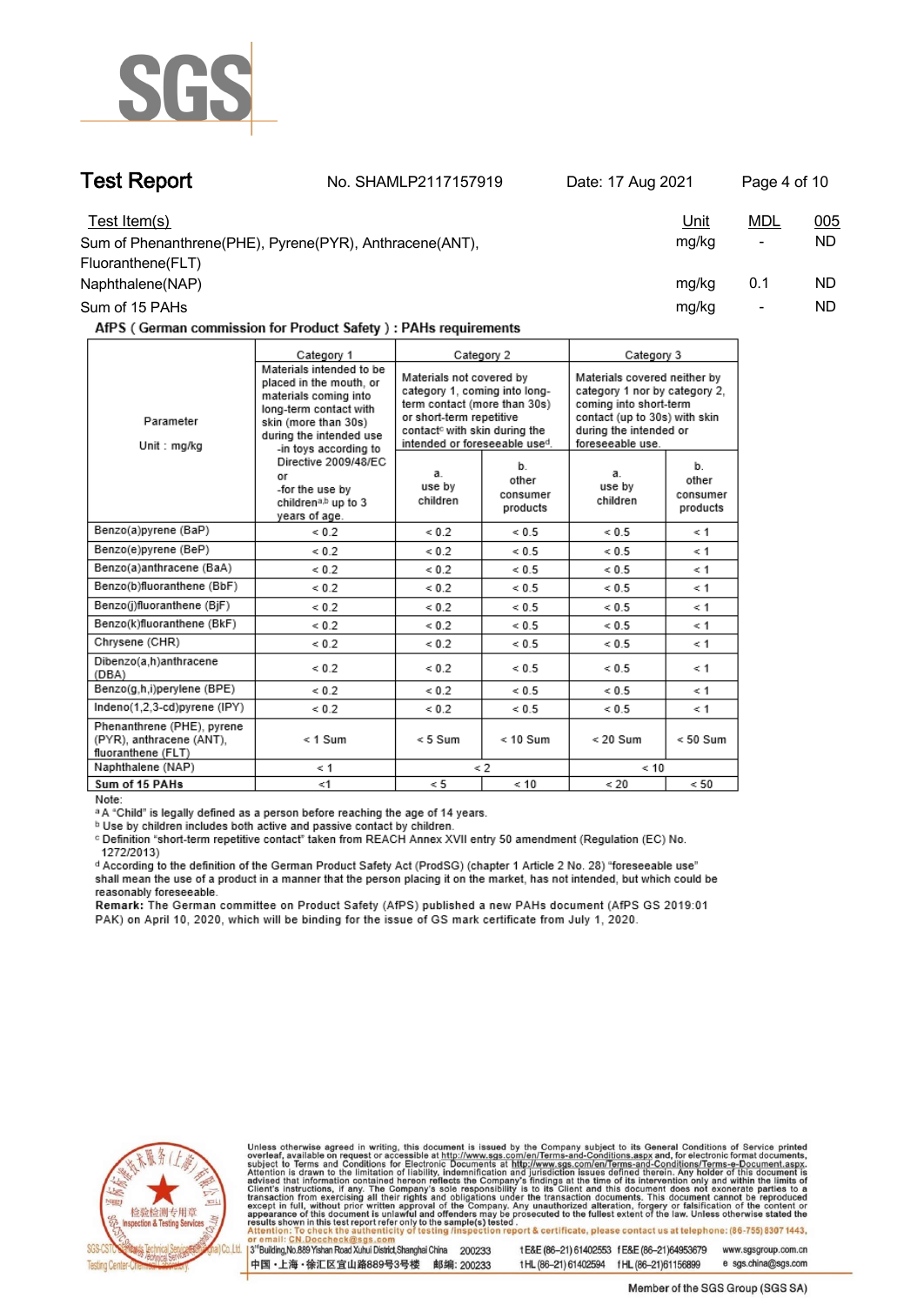

**Test Report. No. SHAMLP2117157919 Date: 17 Aug 2021. Page 5 of 10.**

## **ATTACHMENTS**

## **Elements (IEC62321) Testing Flow Chart**

1) These samples were dissolved totally by pre-conditioning method according to below flow chart.





Unless otherwise agreed in writing, this document is issued by the Company subject to its General Conditions of Service printed overleaf, available on request or accessible at http://www.sgs.com/en/Terms-and-Conditions.asp

13<sup>rd</sup> Building, No.889 Yishan Road Xuhui District, Shanghai China 200233 中国·上海·徐汇区宜山路889号3号楼 邮编: 200233 tE&E (86-21) 61402553 fE&E (86-21)64953679 www.sgsgroup.com.cn

t HL (86-21) 61402594 f HL (86-21) 61156899 Member of the SGS Group (SGS SA)

e sgs.china@sgs.com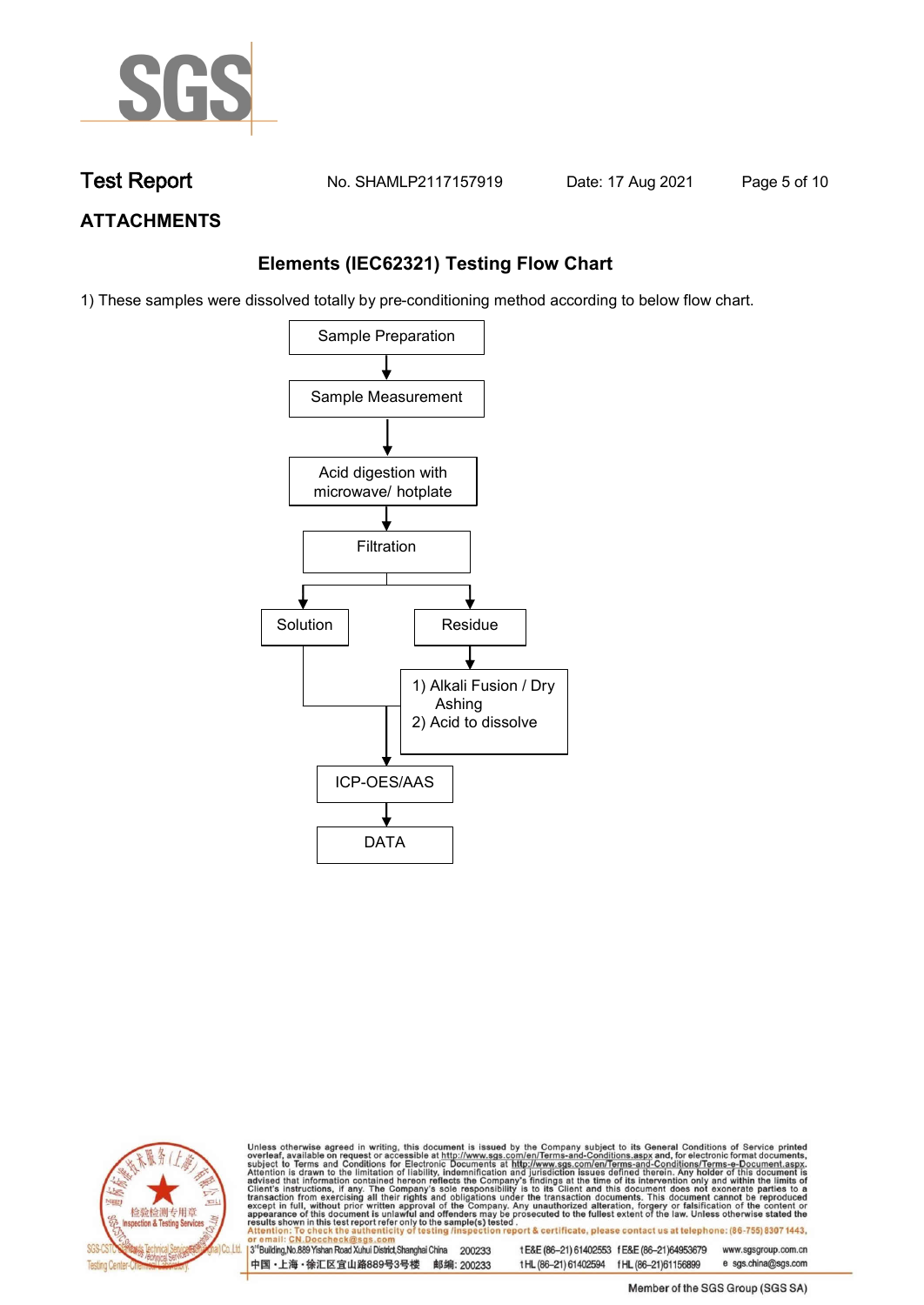

**Test Report. No. SHAMLP2117157919 Date: 17 Aug 2021. Page 6 of 10.**

## **ATTACHMENTS**

### **Hexavalent Chromium (Cr(VI)) Testing Flow Chart**





Unless otherwise agreed in writing, this document is issued by the Company subject to its General Conditions of Service printed overleaf, available on request or accessible at http://www.sgs.com/en/Terms-and-Conditions.asp

3<sup>rd</sup> Building, No.889 Yishan Road Xuhui District, Shanghai China 200233 中国·上海·徐汇区宜山路889号3号楼 邮编: 200233 tE&E (86-21) 61402553 fE&E (86-21)64953679 www.sgsgroup.com.cn

t HL (86-21) 61402594 f HL (86-21)61156899 e sgs.china@sgs.com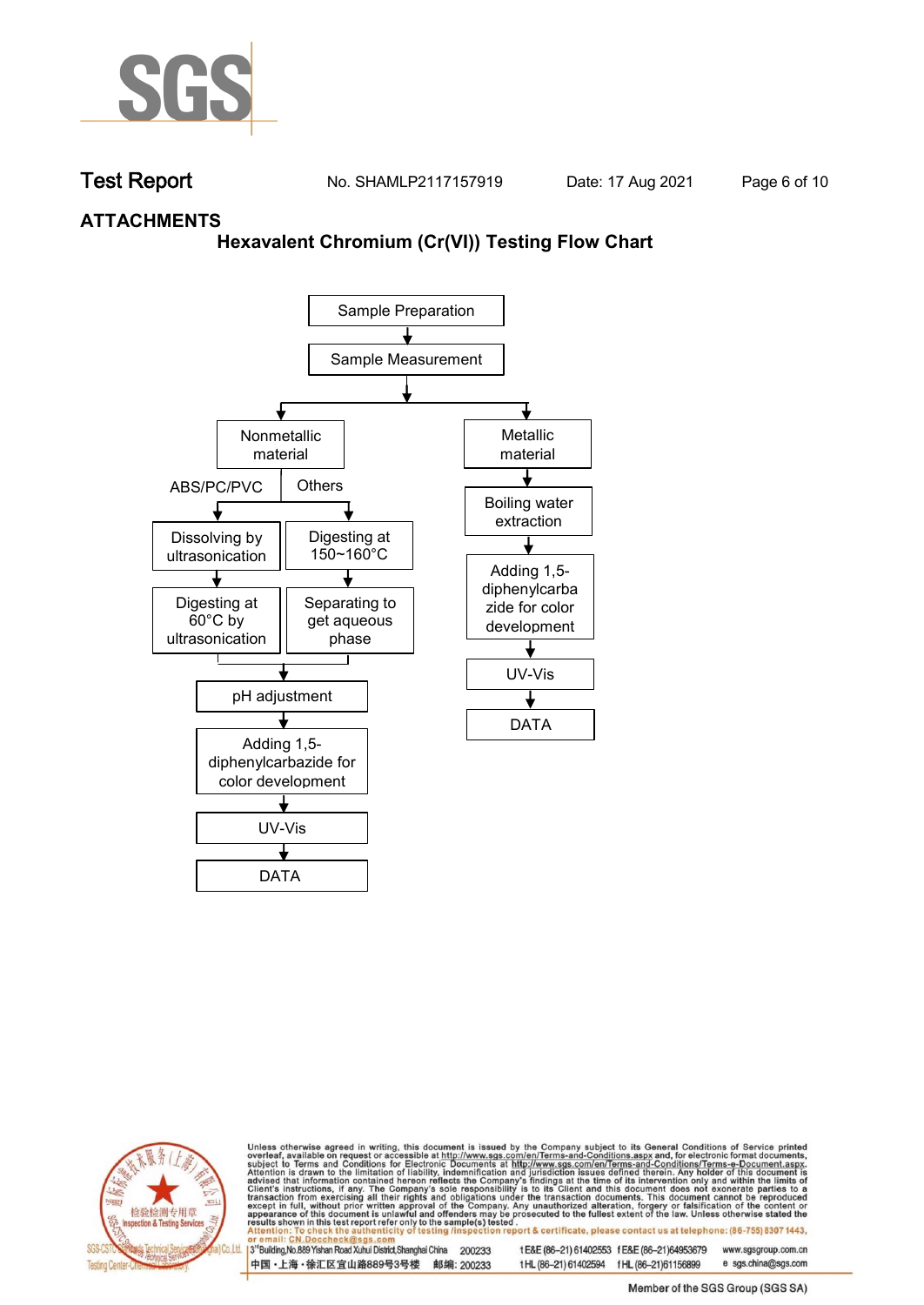

**Test Report. No. SHAMLP2117157919 Date: 17 Aug 2021. Page 7 of 10.**

**ATTACHMENTS**

## **PBBs/PBDEs Testing Flow Chart**





Unless otherwise agreed in writing, this document is issued by the Company subject to its General Conditions of Service printed overleaf, available on request or accessible at http://www.sgs.com/en/Terms-and-Conditions.asp

3<sup>'</sup>Building, No.889 Yishan Road Xuhui District, Shanghai China 200233 中国·上海·徐汇区宜山路889号3号楼 邮编: 200233

tE&E (86-21) 61402553 fE&E (86-21)64953679 www.sgsgroup.com.cn

e sgs.china@sgs.com t HL (86-21) 61402594 f HL (86-21) 61156899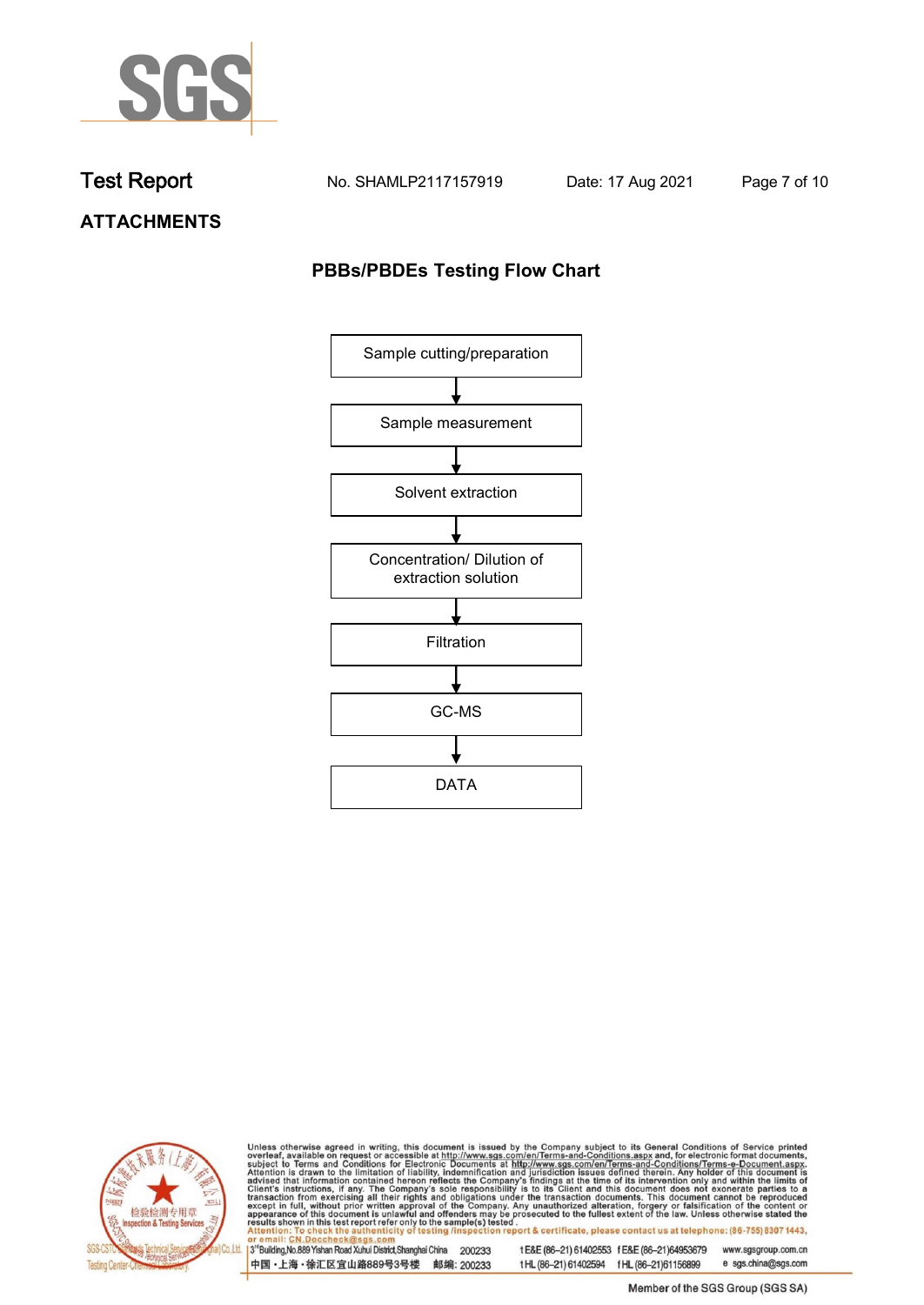

**Test Report. No. SHAMLP2117157919 Date: 17 Aug 2021. Page 8 of 10.**

# **ATTACHMENTS**

## **Phthalates Testing Flow Chart**





Unless otherwise agreed in writing, this document is issued by the Company subject to its General Conditions of Service printed overleaf, available on request or accessible at http://www.sgs.com/en/Terms-and-Conditions.asp

3<sup>'</sup>Building, No.889 Yishan Road Xuhui District, Shanghai China 200233 中国·上海·徐汇区宜山路889号3号楼 邮编: 200233

tE&E (86-21) 61402553 fE&E (86-21)64953679 www.sgsgroup.com.cn

e sgs.china@sgs.com t HL (86-21) 61402594 f HL (86-21) 61156899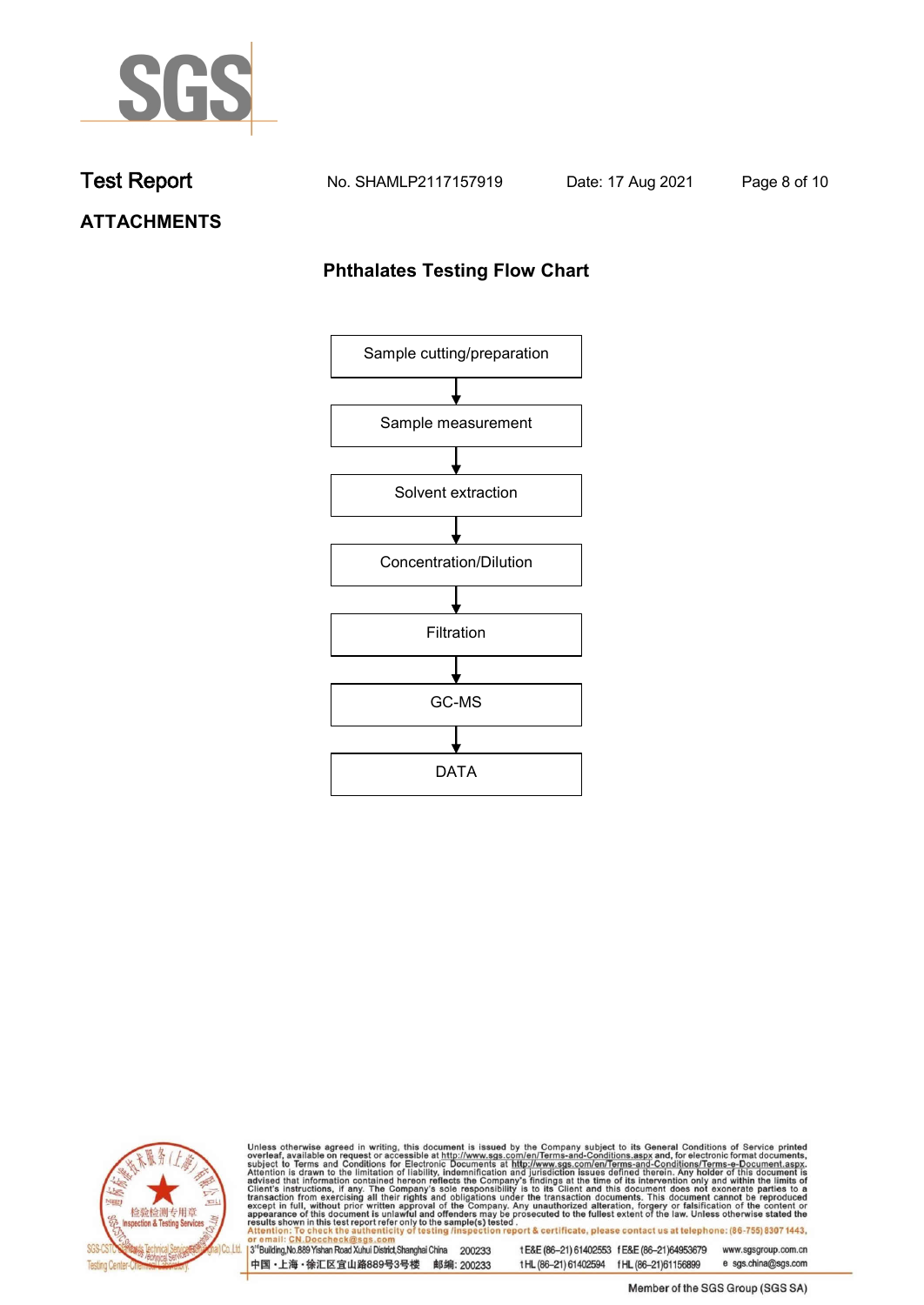

**Test Report. No. SHAMLP2117157919 Date: 17 Aug 2021. Page 9 of 10.**

# **ATTACHMENTS**

## **PAHs Testing Flow Chart**





Unless otherwise agreed in writing, this document is issued by the Company subject to its General Conditions of Service printed overleaf, available on request or accessible at http://www.sgs.com/en/Terms-and-Conditions.asp

3<sup>'</sup>Building, No.889 Yishan Road Xuhui District, Shanghai China 200233 中国·上海·徐汇区宜山路889号3号楼 邮编: 200233

tE&E (86-21) 61402553 fE&E (86-21)64953679 www.sgsgroup.com.cn

e sgs.china@sgs.com t HL (86-21) 61402594 f HL (86-21) 61156899